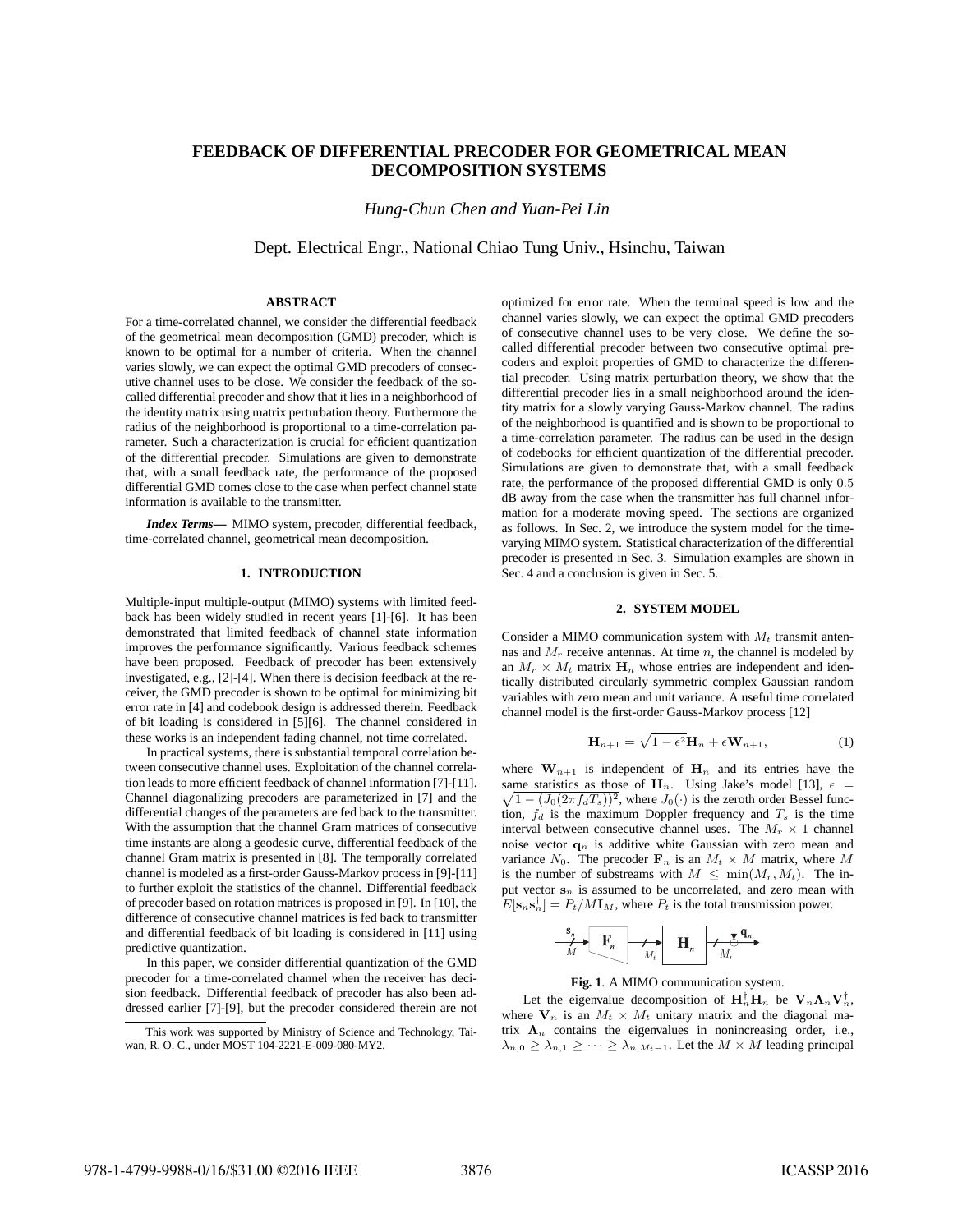matrix of  $\Lambda_n$  be  $[\Lambda_n]_M$ . Compute the geometric mean decomposition of  $[\mathbf{\Lambda}_n]_M^{1/2}$  [14],

$$
\left[\mathbf{\Lambda}_n\right]_M^{1/2} = \mathbf{Q}_n \mathbf{R}_n \mathbf{P}_n^{\dagger},\tag{2}
$$

where  $\mathbf{Q}_n$  and  $\mathbf{P}_n$  are  $M \times M$  unitary matrices and  $\mathbf{R}_n$  is upper triangular with  $[\mathbf{R}_n]_{k,k} = (\prod_{j=0}^{M-1} \lambda_{n,j})^{1/2M}$ . When the zero-forcing decision feedback equalizer is used, the optimal precoder that minimizes the mean square error and average error rate have been shown to be [4][5]

$$
\mathbf{F}_n = \mathbf{V}_{n,0} \mathbf{P}_n, \tag{3}
$$

where  $V_{n,0}$  contains the first M columns of  $V_n$ . The optimal precoder consists of two parts,  $V_{n,0}$  and  $P_n$ . The first part  $V_{n,0}$ , formed by the singular vectors of  $H_n$ , diagonalizes the channel while the second part  $P_n$  has the effect of equalizing the subchannel SNRs [4] and will be termed the SNR equalizer.

# **3. FEEDBACK OF DIFFERENTIAL GMD PRECODER**

When the channel is time correlated, we can expect the optimal precoder of consecutive channel uses to be correlated as well. Without loss of generality, the precoder at time  $n + 1$  can be expressed as

$$
\mathbf{F}_{n+1} = \mathbf{F}_{a,n} \mathbf{E}_n,\tag{4}
$$

where  $\mathbf{E}_n$ , an  $M_t \times M$  semi-unitary matrix satisfying  $\mathbf{E}_n^{\dagger} \mathbf{E}_n = \mathbf{I}_M$ , will be called the differential precoder. The notation  $A^{\dagger}$  denotes the transpose conjugate of a matrix **A**. The  $M_t \times M_t$  matrix  $\mathbf{F}_{a,n}$  is given by  $\mathbf{F}_{a,n} = [\mathbf{F}_n \mathbf{U}_n]$ , where  $\mathbf{U}_n$  is an  $M_t \times (M_t - M)$  matrix chosen in a deterministic manner from  $\mathbf{F}_n$  such that  $\mathbf{F}_{a,n}$  is unitary. For example, we can choose  $\mathbf{F}_{a,n} = [\mathbf{F}_n \mathbf{V}_{n,1}],$  where  $\mathbf{V}_{n,1}$  is the matrix that contains the last  $M_t - M$  columns of  $V_n$ . With the feedback of  $\mathbf{E}_n$ , the transmitter can compute the precoder at  $n + 1$ from the current precoder. From (4), we can write  $\mathbf{E}_n$  as

$$
\mathbf{E}_n = \mathbf{F}_{a,n}^\dagger \mathbf{F}_{n+1}.
$$
 (5)

Consider the special case  $H_{n+1} = H_n$ . The differential precoder matrix  $\mathbf{E}_n$  in (5) becomes  $[\mathbf{I}_M \ \mathbf{0}]^T$ . When the channel varies slowly, i.e.,  $\mathbf{H}_{n+1} \approx \mathbf{H}_n$ , it can be expected that  $\mathbf{E}_n$  is in the neighborhood of  $[I_M 0]^T$ . As we will see such a neighborhood can be characterized. To simply the notations, the time index is omitted in the following discussion and  $A_{n+1}$ ,  $A_n$  are denoted by  $\overline{A}$  and  $A$ , respectively.

Define the average distance between **E** and  $[I_M 0]^T$  as

$$
D_{\epsilon} = \sqrt{E\left[\|\mathbf{E} - [\mathbf{I}_M \ \mathbf{0}]^T\|_F^2\right]},\tag{6}
$$

where  $\|\mathbf{A}\|_F$  denotes the Frobenius norm of a matrix **A**. The optimal precoder at time  $n$  depends on  $V$  and  $P$ . Thus  $E$  depends on V and P as well  $\tilde{V}$  and  $\tilde{P}$ . From [4], we know that V and P are statistically independent. It is reasonable that  $V$  and  $\tilde{P}$  (likewise  $\tilde{V}$ and P) are also statistically independent. In the following, we derive a bound of  $D_{\epsilon}$  that will give us some insight on how  $D_{\epsilon}$  is related to the variation of the channel.

**Lemma 1.** Assume  $P$  and  $\tilde{P}$  are respectively statistically indepen*dent of*  $\widetilde{V}$  *and*  $V$ *. The average distance*  $D_{\epsilon}$  *satisfies* 

$$
D_{\epsilon} \le \sqrt{E[D_{v,0} + D_{v,1} + D_p] + 2\sqrt{E[D_{v,0}]E[D_p]}},
$$
 (7)

where 
$$
D_{v,0} = \|\widetilde{\mathbf{V}}_0^{\dagger} \mathbf{V}_0 - \mathbf{I}_M\|_F^2
$$
,  $D_{v,1} = \|\widetilde{\mathbf{V}}_1^{\dagger} \mathbf{V}_0\|_F^2$ , (8)

Here 
$$
D_{v,0} = ||\mathbf{v}_0 \mathbf{v}_0 - \mathbf{I}_M||_F
$$
,  $D_{v,1} = ||\mathbf{v}_1 \mathbf{v}_0||_F$ , (6)  
and  $D_p = ||\mathbf{P}^\dagger \widetilde{\mathbf{P}} - \mathbf{I}_M||_F^2$ . (9)

See Appendix A for a proof. Observe from (8) that  $\sqrt{D_{v,0} + D_{v,1}}$ represents the distance from  $\tilde{V}^{\dagger}V_0$  to  $[I_M \ 0]^T$ . On the other hand,  $\sqrt{D_p}$  is the distance between **P** and the perturbed matrix  $\tilde{\mathbf{P}}$ . Thus  $E[D_p]$  corresponds to the perturbation of SNR equalizer and  $E[D_{v,0} + D_{v,1}]$  corresponds to the perturbation of eigenspace. In the following two subsections, we quantify the perturbations of eigenspace and SNR equalizer for the Gauss-Markov channel in (1).

# **3.1. Perturbation of eigenspace**

Consider the time-correlated channel model given in (1), we have

$$
\widetilde{\mathbf{H}}^{\dagger} \widetilde{\mathbf{H}} = \mathbf{H}^{\dagger} \mathbf{H} + \epsilon \sqrt{1 - \epsilon^2} \Delta_0 + \epsilon^2 \Delta_1, \tag{10}
$$

where  $\Delta_0 = H^{\dagger} \widetilde{W} + \widetilde{W}^{\dagger} H$  and  $\Delta_1 = \widetilde{W}^{\dagger} \widetilde{W} - H^{\dagger} H$ . When the time-correlated channel is changing slowly, i.e.,  $\epsilon$  is small,  $\tilde{H}^{\dagger} \tilde{H}$ can be viewed as a perturbation of  $H^{\dagger}H$ . There are many results in the literature on the perturbation of matrices [15][16]. In these studies,  $D_{v,1} = \|\widetilde{\mathbf{V}}_1^{\dagger} \mathbf{V}_0\|_F^2$  is regarded as eigenspace variation and various bounds have been derived. However there is no discussion on  $D_{v,1} + D_{v,0}$ , to the best of our knowledge. In the following, we use a technique similar to that in [15] to derive a bound for  $D_{v,1}$  +  $D_{v,0}$ . Then  $D_{v,0}$  can be bounded in a similar manner.

The column vectors of  $V_0$  correspond to the eigenvectors of  $H^{\dagger}H$  and they are not uniquely determined. However we can always choose  $\widetilde{\mathbf{V}}_0$  such that  $[\widetilde{\mathbf{V}}_0^{\dagger} \mathbf{V}_0]_{jj}$  is a positive real number for all  $j$ . In this case, we have the following second order approximation of the perturbation of eigenspace when  $\epsilon$  is small.

**Lemma 2.** *Assume*  $\tilde{\lambda}_i \neq \lambda_j$  *for*  $0 \leq i \leq M_t - 1$  *and*  $0 \leq j \leq$  $M-1$ *. A second order approximation of*  $D_{v,0} + D_{v,1}$  *is given by* 

$$
D_{v,0} + D_{v,1} \approx \epsilon^2 \sum_{i=0}^{M_t-1} \sum_{j=0, j \neq i}^{M-1} |[\widetilde{\mathbf{V}}^{\dagger} \Delta_0 \mathbf{V}]_{ij}|^2 / (\tilde{\lambda}_i - \lambda_j)^2.
$$

See Appendix B for a proof. Notice that an upper bound for the term  $\sum_{i=0}^{M_t-1} \sum_{j=0,j\neq i}^{M-1} |[\widetilde{V}^{\dagger} \Delta_0 V]_{ij}|^2$  is  $||\widetilde{V}^{\dagger} \Delta_0 V_0||_F^2$ . Thus Lemma 2 implies

$$
D_{v,0} + D_{v,1} \lesssim \epsilon^2 \max_{i,j \in \mathcal{S}_1} \|\boldsymbol{\Delta}_0 \mathbf{V}_0\|_F^2 / (\tilde{\lambda}_i - \lambda_j)^2,
$$

where  $S_1 = \{j \neq i, i, j \in \mathbb{N} \mid 0 \leq i \leq M_t - 1, 0 \leq j \leq 1 \}$  $M - 1$ . The above expression depends the distance between  $\tilde{\lambda}_i$ and  $\lambda_i$ . Using perturbation theory for matrix eigenvalues [17], the distance satisfies  $|\tilde{\lambda}_i - \lambda_i| \lesssim \epsilon \zeta_1$ , where  $\zeta_1 = ||(\mathbf{H}^\dagger \widetilde{\mathbf{W}} + \widetilde{\mathbf{W}}^\dagger \mathbf{H})||_2$ and  $\|\mathbf{A}\|_2$  denotes the two norm of a matrix **A**. Using this result and ignoring the third or higher order terms of  $\epsilon$ , we obtain an upper bound that depends on the singular values of the current channel but not those of the previous channel, given by

$$
D_{v,0} + D_{v,1} \lesssim \epsilon^2 \max_{i,j \in \mathcal{S}_1} \frac{1}{(\lambda_i - \lambda_j)^2} ||\mathbf{\Delta}_0 \mathbf{V}_0||_F^2. \tag{11}
$$

Similarly, we can show  $D_{v,0} \leq \epsilon^2 \max_{i,j \in S_0} ||\Delta_0 \mathbf{V}_0||_F^2 / (\lambda_i - \lambda_j)^2$ , where  $S_0 = \{j \neq i, i, j \in \mathbb{N} \mid 0 \leq i \leq M - 1, 0 \leq j \leq n \}$  $M - 1$ . These results lead to the following result on the average perturbation of eigenspace.

**Theorem 1.** *Consider the Gauss-Markov channel in (1). For a small*  $\epsilon$ , we have  $E[D_{v,0} + D_{v,1}] \lesssim \epsilon^2 \rho_{v,1}$  and  $E[D_{v,0}] \lesssim \epsilon^2 \rho_{v,0}$ , where

$$
\rho_{v,k} = E_{\mathbf{H}} \left[ \max_{i,j \in \mathcal{S}_k} \frac{\eta_0}{(\lambda_i - \lambda_j)^2} \right],\tag{12}
$$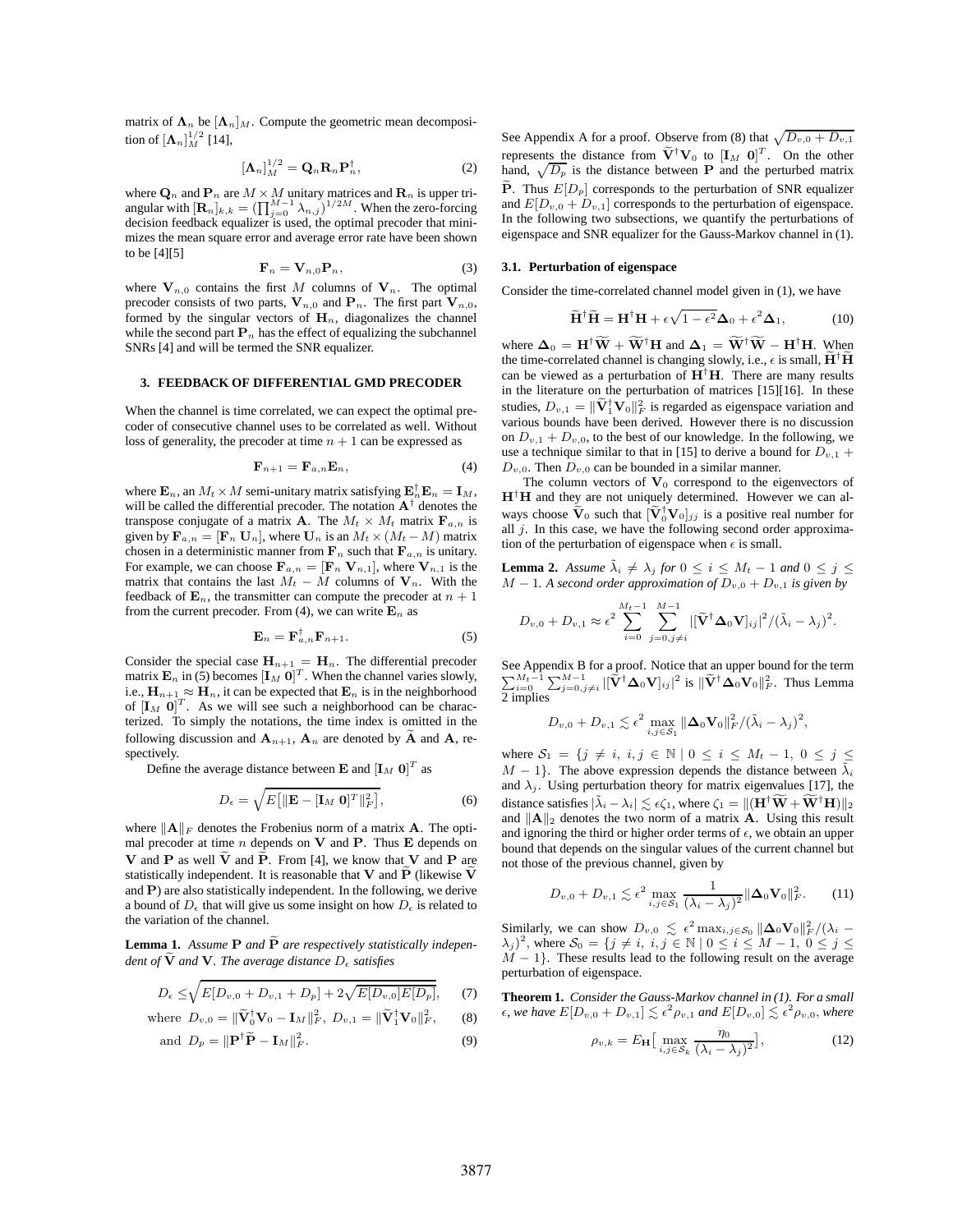*and*  $\eta_0 = M_t \sum_{\ell=0}^{M-1} \lambda_\ell + M \sum_{\ell=0}^{M_t-1} \lambda_\ell$ .

*Proof.* (12) can be obtained by taking expectation of the bound in (11). A sketch of proof is given below. The computation requires averaging over the random matrices  $H$  and  $W$ . To do this, we observe that  $\widetilde{W}$  is independent of the channel H, so the expectation  $E[D_{v,0} + D_{v,1}]$  can be obtained using  $E_{\mathbf{H}}[E_{\widetilde{\mathbf{W}}}[D_{v,0} + D_{v,1}|\mathbf{H}]]$ . Also observe that the elements of  $\widetilde{W}$  are i.i.d. Gaussian with zero mean and unit variance, so  $E_{\widetilde{W}}[\widetilde{W}^{\dagger}K\widetilde{W}] = tr(K)I_{M_t}$  and  $E_{\widetilde{\mathbf{W}}}[\widetilde{\mathbf{W}}\mathbf{G}\widetilde{\mathbf{W}}] = \mathbf{0}$  for a deterministic  $M_r \times M_r$  matrix **K** and  $M_t \times M_r$  matrix G. The theorem can be proved using these two observations.

The bound in Theorem 1 shows that the perturbation of eigenspace is proportional to  $\epsilon^2$ . The constants  $\rho_{v,k}$  in (12) depend on  $\{\lambda_\ell\}$ , the eigenvalues of  $H^{\dagger}H$ . As the elements of H are i.i.d complex Gaussian random variables with zero mean and unit variance, the matrix  $H^{\dagger}H$  has a Wishart distribution. Thus the joint probability density function for the ordered eigenvalues of a Wishart matrix in [18] can be used to compute the expectation  $\rho_{v,k}$  in (12).

# **3.2. Perturbation of SNR equalizer**

We first review a closed form solution of P that helps to establish a connection between  $D_p$  and the perturbation of eigenvalues. To ease the derivation of the perturbation of SNR equalizer, we consider  $M = 3$ . The case  $M = 2$  follows directly. Derivation for a general  $M$  can be found in [19].

It is known that the SNR equalizer P can be expressed as a product of permutation matrices and Givens rotations [14]. Define  $\alpha_k = \sqrt{(\lambda_k - \lambda)/(\lambda_k - d_k)}, \ \beta_k = \sqrt{(\lambda - d_k)/(\lambda_k - d_k)}$  for  $k = 0, 1$ , where  $\lambda = (\lambda_0 \lambda_1 \lambda_2)^{1/3}$ ,  $d_0 = \lambda_2$  and  $d_1 = \lambda_0 \lambda_2/\lambda$ . Then  $\mathbf{P} = \mathbf{A}_0 \mathbf{A}_1$  [14], where

$$
\mathbf{A}_0 = \begin{bmatrix} \alpha_0 & -\beta_0 & 0 \\ 0 & 0 & 1 \\ \beta_0 & \alpha_0 & 0 \end{bmatrix}, \ \mathbf{A}_1 = \begin{bmatrix} 1 & 0 & 0 \\ 0 & \alpha_1 & -\beta_1 \\ 0 & \beta_1 & \alpha_1 \end{bmatrix}. \tag{13}
$$

Similarly,  $\widetilde{P}$  can be given in terms of  $\tilde{\alpha}_k$  and  $\tilde{\beta}_k$ . We also define  $\theta_k = \sin^{-1} \alpha_k$ ,  $\tilde{\theta}_k = \sin^{-1} \tilde{\alpha}_k$ . Then  $\delta_k = \tilde{\theta}_k - \theta_k$  represents the perturbation in rotation angles. We show in Appendix C that  $D_p$  can be approximated nicely as

$$
D_p \approx 2(\delta_0^2 + \delta_1^2). \tag{14}
$$

Although the statistical properties of  $\delta_k^2$  are not readily available, they can be bounded from above using eigenvalues  $\lambda_i$  that are statistically more tractable, as we will see next. Using  $\delta_k \approx \sin \delta_k$  and  $\sin \delta_k = \sin(\tilde{\theta}_k - \theta_k)$ , we have  $\delta_k \approx \alpha_k \beta_k (\tilde{\alpha}_k \alpha_k^{-1} - \tilde{\beta}_k \beta_k^{-1})$  for a small  $\epsilon$ . Notice that  $\tilde{\alpha}_k \alpha_k^{-1}$  and  $\tilde{\beta}_k \beta_k^{-1}$  are both close to one. For  $x \approx 1$ , Taylor approximation yields  $\sqrt{x} \approx (x+1)/2$ . This means  $\tilde{\alpha}_k \alpha_k^{-1} \approx \tilde{\alpha}_k^2 \alpha_k^{-2} / 2 + 1/2$  and  $\tilde{\beta}_k \beta_k^{-1} \approx \tilde{\beta}_k^2 \beta_k^{-2} / 2 + 1/2$ . Thus we have  $\delta_k \approx (1 + \tilde{\alpha}_k \alpha_k^{-1})(\tilde{\alpha}_k - \alpha_k)/(2\beta_k)$ . Substituting the definitions of  $\alpha_k$  and  $\beta_k$  to the approximation and ignoring the second and higher order terms of  $\epsilon$ , we obtain

$$
\delta_k \approx \nu_k \mathbf{c}_k^T \mathbf{y},\tag{15}
$$

where 
$$
\mathbf{y} = [\tilde{\lambda}_0 - \lambda_0 \tilde{\lambda}_2 - \lambda_2 \tilde{\lambda}_1 - \lambda_1]^T
$$
,  
\n
$$
\mathbf{c}_0 = \begin{bmatrix}\n(\frac{3d_0}{\lambda_2 - d_0} - \frac{\lambda}{\lambda_2 - \lambda})\frac{1}{\lambda_0} \\
(-\frac{3\lambda_2}{\lambda_2 - d_0} + \frac{3\lambda_2 - \lambda}{\lambda_2 - \lambda})\frac{1}{\lambda_2}\n\end{bmatrix}, \mathbf{c}_1 = \begin{bmatrix}\n(\frac{2d_1}{\lambda_1 - d_1} - \frac{\lambda}{\lambda_1 - \lambda})\frac{1}{\lambda_0} \\
(\frac{2d_1}{\lambda_1 - d_1} - \frac{\lambda}{\lambda_1 - \lambda})\frac{1}{\lambda_2}\n\end{bmatrix}, \frac{1}{(\lambda_2 - \lambda)\lambda_1}
$$

 $\nu_0 = \sqrt{(\lambda_2 - \lambda)/36(\lambda - d_0)}$  and  $\nu_1 = \sqrt{(\lambda_1 - \lambda)/36(\lambda - d_1)}$ .<br>Applying the Cauchy-Schwarz inequality, we have  $\delta_k^2 \lesssim \nu_k^2 \|\mathbf{c}_k\|^2 \sum_{j=0}^2 (\tilde{\lambda}_j - \lambda_j)^2$ . This leads to

$$
D_p \lesssim 2(\nu_0^2 \|\mathbf{c}_0\|^2 + \nu_1^2 \|\mathbf{c}_1\|^2) \sum_{j=0}^2 (\tilde{\lambda}_j - \lambda_j)^2.
$$
 (16)

The right hand side of the above equation depends only on  $\{\lambda_i\}$ and perturbation of eigenvalues. Using perturbation result for eigenvalues [17], we know  $\sum_{j=0}^{M_t-1} (\tilde{\lambda}_j - \lambda_j)^2 \leq \epsilon^2 \zeta_0$ , where  $\zeta_0 =$  $\| (\mathbf{H}^\dagger \widetilde{\mathbf{W}} + \widetilde{\mathbf{W}}^\dagger \mathbf{H}) \|_F^2$ . Thus we can obtain  $D_p \lesssim 2\epsilon^2 \zeta_0 \sum_{k=0}^1 \nu_k^2 \|\mathbf{c}_k\|^2$ . Taking expectation of both sides by using the technique in the proof of Theorem 1, we arrive at the following theorem.

**Theorem 2.** *Consider the Gauss-Markov channel in (1). When*  $\epsilon$  *is* small,  $E[D_p]$  can be bounded by  $E[D_p] \lesssim \epsilon^2 \rho_p$ , where

$$
\rho_p = 4M_t E_{\mathbf{H}} \bigg[ \sum_{j=0}^{M_t - 1} \lambda_j \sum_{k=0}^{M-2} \nu_k^2 ||\mathbf{c}_k||^2 \bigg].
$$
 (17)

Combining Theorem 1 and 2, we obtain

$$
D_{\epsilon} \lesssim \epsilon \gamma,\tag{18}
$$

where  $\gamma = \sqrt{\rho_{v,1} + \rho_p + 2\sqrt{\rho_{v,0}\rho_p}}$ . The constant  $\gamma$  can be computed numerically using the joint probability density function for the ordered eigenvalues of a Wishart matrix [18]. The result means that the differential precoder **E** lies in a neighborhood of  $[I_M 0]^T$  with radius  $\epsilon \gamma$ . The radius is proportional to  $\epsilon$  as the constant  $\gamma$  does not depend on  $\epsilon$ . We can use this result to design codebook for the differential precoder E. One possible approach is to perturb  $[\mathbf{I}_M \ \mathbf{0}]^T$ and apply Gram Schmidt orthogonalization to the perturbed matrix as described in [19]. This codebook design method is adopted in the simulation examples.

#### **4. SIMULATIONS**

In the examples, we consider  $M_r = 4$ ,  $M_t = 4$  and  $M = 3$ . The time-correlated channel is generated using the first-order Gauss-Markov process in (1) and the optimal decision feedback receiver [4] is adopted in all the systems compared. Let  $B_f$  be the feedback bits within a time instant. The transmission rate is 12 bits per channel, the transmission power is equally divided among all the substreams, and the feedback rate is  $B_f = 2$ . We have used for  $f_c = 2.5 * 10^9$  Hz and  $T_s = 2$ ms as in [20]. In this case, a terminal speed of 3 km/hr, a speed of interest in an indoor or microcellular environment [20], corresponds to  $\epsilon = 0.06$ .

**Example 1.** Fig 2 shows the performance of the proposed differential GMD system designed according to the upper bound of  $D_{\epsilon}$  in (6) for  $\epsilon = 0.02$ , 0.06, and 0.1, where 0.02 and 0.1 correspond to terminal speed 1 km/hr and 5 km/hr, respectively. We have also shown the case when the system is designed using  $D_{\epsilon}$  in (18) that is computed by averaging over  $10^5$  random channels. The performance of the two are very close for all three cases of  $\epsilon$ . The upper bound in (18), although an overestimate of  $D_{\epsilon}$ , provides a useful estimate of  $D_{\epsilon}$ . We have also compared with "unquantized", for which the transmitter has perfect channel knowledge and the precoder is not quantized. For  $\epsilon = 0.02$  and  $\epsilon = 0.06$ , the quantized differential GMD with  $B_f = 2$  is within 0.5 dB of "unquantized" when BER=  $10^{-4}$ .

**Example 2.** In this example we show the BER of the proposed method and other feedback systems for the same feedback rate  $B_f$  = 2. The differential precoder system based on the rotation matrix in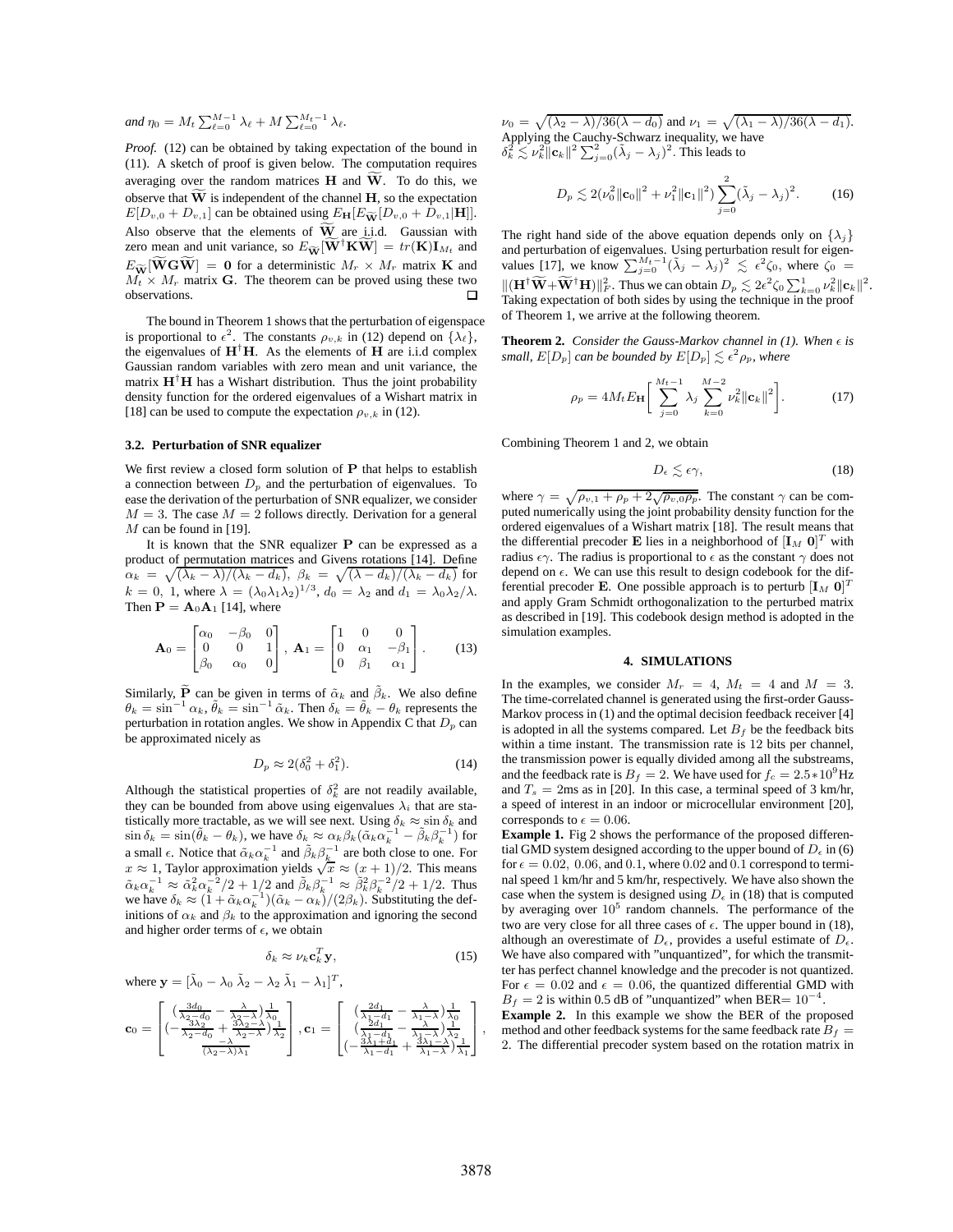

**Fig. 2**. Example 1. BER performance of the differential GMD system designed according to two radiuses for the differential precoder.

[9] and the geodesic curves in [8] are labeled as 'differential rotation' and 'geodesic', respectively. For 'differential channel' [10], the feedback information is the difference of consecutive channels. We also compare with the GMD precoder [4] that does not take the correlation into consideration. The results are shown in Fig. 3 for  $\epsilon = 0.06$ . We can see that the proposed feedback scheme has a good BER performance. This is because GMD with full channel information achieves the minimum BER and the performance of our proposed method is very close to the unquantized GMD.

# **5. CONCLUSION**

In this paper, we consider differential quantization of GMD precoder for a time-correlated channel. Modeling the time-correlated channel as a first-order Gauss-Markov process, we show the differential precoder is in the neighborhood of the identity matrix for a small  $\epsilon$ . Moreover we derive an upper bound of the radius of the neighborhood and show it is proportional to  $\epsilon$ . The result is very useful towards the codebook design for the differential precoder, as demonstrated by simulations. With a small feedback rate, the performance of the proposed differential GMD comes close to that of GMD with perfect channel state information at the transmitter.

### **6. APPENDIX**

#### **6.1. Appendix A: Proof of Lemma 1**

From (3) and (5), **E** can be expressed as  $\mathbf{E} = [\mathbf{V}_0 \mathbf{P} \quad \mathbf{V}_1]^\dagger \widetilde{\mathbf{V}}_0 \widetilde{\mathbf{P}},$ so we have  $\|\mathbf{E}-[\mathbf{I}_M \ \mathbf{0}]^T\|_F^2 = \|\mathbf{P}^\dagger \mathbf{V}_0^\dagger \widetilde{\mathbf{V}}_0 \widetilde{\mathbf{P}} - \mathbf{I}_M\|_F^2 + \|\mathbf{V}_1^\dagger \widetilde{\mathbf{V}}_0 \widetilde{\mathbf{P}}\|_F^2.$ Using  $\mathbf{P}^\dagger \mathbf{V}_0^\dagger \widetilde{\mathbf{V}}_0 \widetilde{\mathbf{P}} - \mathbf{I}_M = \mathbf{P}^\dagger (\mathbf{V}_0^\dagger \widetilde{\mathbf{V}}_0 - \mathbf{I}_M) \widetilde{\mathbf{P}} + \mathbf{P}^\dagger \widetilde{\mathbf{P}} - \mathbf{I}_M$  and  $\|\mathbf{A} + \mathbf{B}\|_F \le \|\mathbf{A}\|_F + \|\mathbf{B}\|_F$ , we obtain  $\|\mathbf{P}^\dagger \mathbf{V}_0 \widetilde{\mathbf{V}}_0 \widetilde{\mathbf{P}} - \mathbf{I}_M\|_F^2 \le$  $\|\mathbf{P}^\dagger[\mathbf{V}_0^\dagger\widetilde{\mathbf{V}}_0 - \mathbf{I}_M)\widetilde{\mathbf{P}}\|_F^2 + 2\|\mathbf{P}^\dagger(\mathbf{V}_0^\dagger\widetilde{\mathbf{V}}_0 - \mathbf{I}_M)\widetilde{\mathbf{P}}\|_F\|\mathbf{P}^\dagger\widetilde{\mathbf{P}} - \mathbf{I}_M\|_F +$  $\|\mathbf{P}^\dagger \widetilde{\mathbf{P}} - \mathbf{I}_M\|_F^2$ . We know that the Frobenius norm is an unitary invariance norm and  $\|\mathbf{V}_1^{\dagger} \widetilde{\mathbf{V}}_0\|_F^2 = \|\widetilde{\mathbf{V}}_1^{\dagger} \mathbf{V}_0\|_F^2$ . Thus we have the upper bound for  $D_{\epsilon}$ ,  $\sqrt{E[D_{v,0} + D_{v,1} + D_p] + 2E[\sqrt{D_{v,0}}\sqrt{D_p}]}$ .



**Fig. 3**. Example 2. BER performance for  $\epsilon = 0.06$ .

When P and  $\widetilde{P}$  are respectively statistically independent of  $\widetilde{V}$  and **V**, we have  $E[\sqrt{D_{v,0}}\sqrt{D_p}] = E[\sqrt{D_{v,0}}]E[\sqrt{D_p}]$ . Using the Jensen's inequality  $E[\sqrt{x^2}] \le \sqrt{E[x^2]}$ , the result follows.

## **6.2. Appendix B: Proof of Lemma 2**

Pre- and post-multiplying (10) by  $\tilde{V}^{\dagger}$  and V, respectively and considering the  $ij$ th element of the left and right hand side, we obtain  $\left[\tilde{\mathbf{V}}^{\dagger}\mathbf{V}\right]_{ij}(\tilde{\lambda}_i-\lambda_j) = \epsilon\sqrt{1-\epsilon^2} \left[\tilde{\mathbf{V}}^{\dagger}\boldsymbol{\Delta}_0\mathbf{V}\right]_{ij} + \epsilon^2 \left[\tilde{\mathbf{V}}^{\dagger}\boldsymbol{\Delta}_1\mathbf{V}\right]_{ij}$ . When  $\tilde{\lambda}_i \neq \lambda_j$  for  $0 \leq i \leq M_t - 1$  and  $0 \leq j \leq M - 1$ , the *ij*th element of  $\tilde{\mathbf{V}}^{\dagger}\tilde{\mathbf{V}}$  can be written as

$$
[\widetilde{\mathbf{V}}^{\dagger}\mathbf{V}]_{ij} = (\epsilon\sqrt{1-\epsilon^2}[\widetilde{\mathbf{V}}^{\dagger}\boldsymbol{\Delta}_0\mathbf{V}]_{ij} + \epsilon^2[\widetilde{\mathbf{V}}^{\dagger}\boldsymbol{\Delta}_1\mathbf{V}]_{ij})/(\widetilde{\lambda}_i - \lambda_j).
$$
\n(19)

When  $[\tilde{\mathbf{V}}_0^{\dagger} \mathbf{V}_0]_{jj}$  is a positive real number for all j,  $D_{v,0} + D_{v,1}$  in (8) becomes

$$
D_{v,0} + D_{v,1} = \sum_{j=0}^{M-1} (1 - [\widetilde{\mathbf{V}}_0^{\dagger} \mathbf{V}_0]_{jj})^2 + \sum_{i=0}^{M_t-1} \sum_{j=0, j \neq i}^{M-1} |[\widetilde{\mathbf{V}}^{\dagger} \mathbf{V}_0]_{ij}|^2.
$$
\n(20)

Using (19) and  $[\tilde{\mathbf{V}}_0^{\dagger} \mathbf{V}_0]_{jj}^2 = 1 - \sum_{i=0, i \neq j}^{M_t - 1} |[\tilde{\mathbf{V}}^{\dagger} \mathbf{V}_0]_{ij}|^2$ , it can be shown that  $(1 - [\tilde{V}_0^{\dagger} V_0]_{jj})^2$  is in the order of  $\epsilon^4$ . The proof can be found in [19]. Thus (20) can be approximated as  $D_{v,0} + D_{v,1} \approx \sum_{i=0}^{M_t-1} \sum_{j=0,j\neq i}^{M-1} |[\tilde{V}^{\dagger}V_0]_{ij}|^2$ . Combining the approximation and (19), we obtain the result.

## **6.3. Appendix C: Proof of (14)**

Using the fact that **P** and **P** are real and unitary and  $||A||_F^2 =$  $tr(\mathbf{A}^{\dagger} \mathbf{A}),$  we can rewrite  $D_p$  in (9) as  $D_p = 2\sum_{k=0}^{M-1} (1 - \tilde{\mathbf{p}}_k^{\dagger} \mathbf{p}_k).$ With (13), it can be verified that  $\tilde{\mathbf{p}}_0^{\dagger} \mathbf{p}_0 = \alpha_0 \tilde{\alpha_0} + \beta_0 \tilde{\beta}_0$ ,  $\tilde{\mathbf{p}}_1^{\dagger} \mathbf{p}_1 =$  $\alpha_1\tilde{\alpha_1}(\alpha_0\tilde{\alpha_0} + \beta_0\tilde{\beta_0}) + \beta_1\tilde{\beta_1}$  and  $\tilde{\mathbf{p}}_2^{\dagger}\mathbf{p}_2 = \beta_1\tilde{\beta_1}(\alpha_0\tilde{\alpha_0} + \beta_0\tilde{\beta_0}) +$  $\alpha_1\tilde{\alpha_1}$ . On the other hand,  $\cos\delta_k = \cos(\tilde{\theta_k} - \theta_k)$ , i.e.,  $\cos\delta_k =$  $\alpha_k \tilde{\alpha_k} + \beta_k \tilde{\beta_k}$ . When  $\delta_k$  is small, we obtain  $\cos \delta_k \approx 1 - \delta_k^2/2$ . Using these results, we arrive at (14).